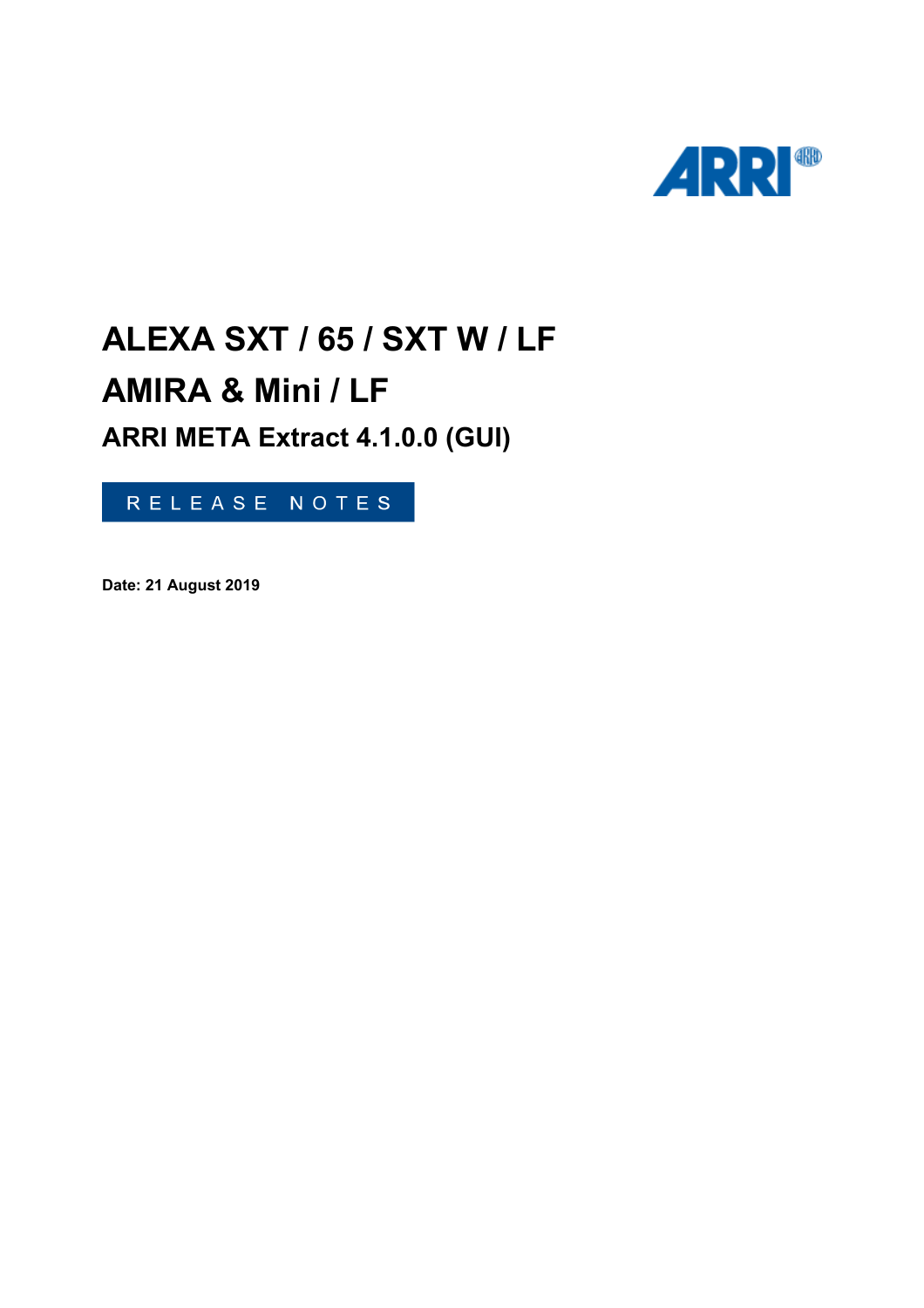## **Table of Content**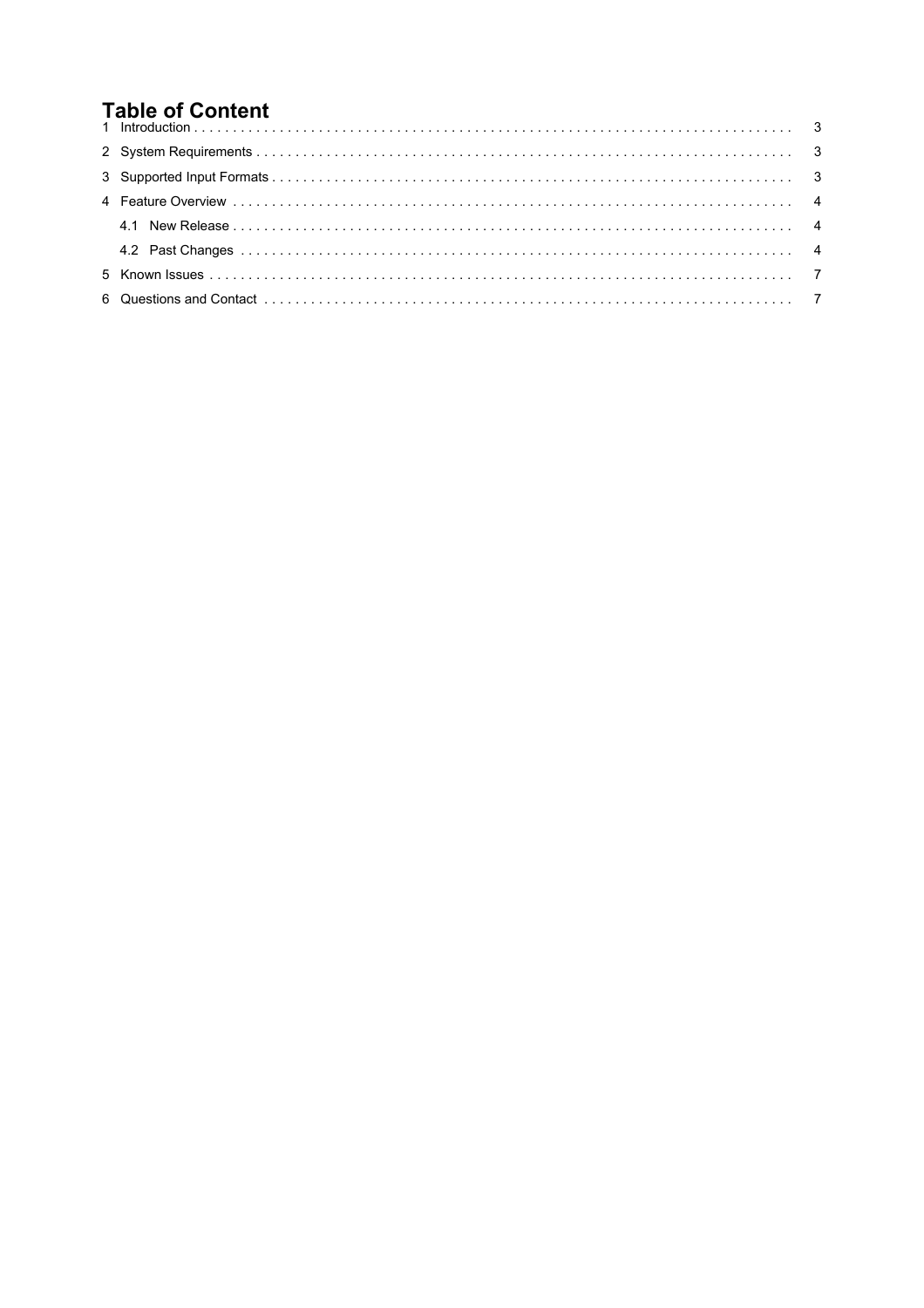#### <span id="page-2-0"></span>**1 Introduction**

ARRI META Extract (AME) 4.1.0 is a utility to retrieve the static and dynamic camera metadata from ALEXA Mini LF Sup 6.0, ALEXA LF SUP 4.0, ALEXA SXT 2.0, ALEXA 6,5 SUP 2.0, ALEXA Mini Sup 5.0 and AMIRA SUP 5.0

#### **2 System Requirements**

**Mac Systems:**

- OS X 10.11
- OS X 10.12
- OS X 10.13
- OS X 10.14

#### **PC Systems:**

- 64 bit Windows 7
- 64 bit Windows 8
- 64 bit Windows 10

#### **Linus Systems:**

- 64 bit Ubuntu 16.04.6
- 64 bit Ubuntu 18.04.2

## **3 Supported Input Formats**

- ALEXA QuickTime/ProRes ALEXA MXF/DNxHD
- ALEXA & ALEXA 65 ARRIRAW
- DPX files rendered with ARRIRAW Converter 3.x and higher AMIRA QuickTime/ProRes
- ALEXA Mini QuickTime/ProRes
- Open EXR files renderd with ARRIRAW Converter 3.x and higher ProRes files renderd with ARRIRAW Converter 3.x and higher
- .arx Codex HDE (High Density Encoding) format
- ALEXA Mini LF MXF/ARRIRAW
- ALEXA Mini LF MXF/ProRes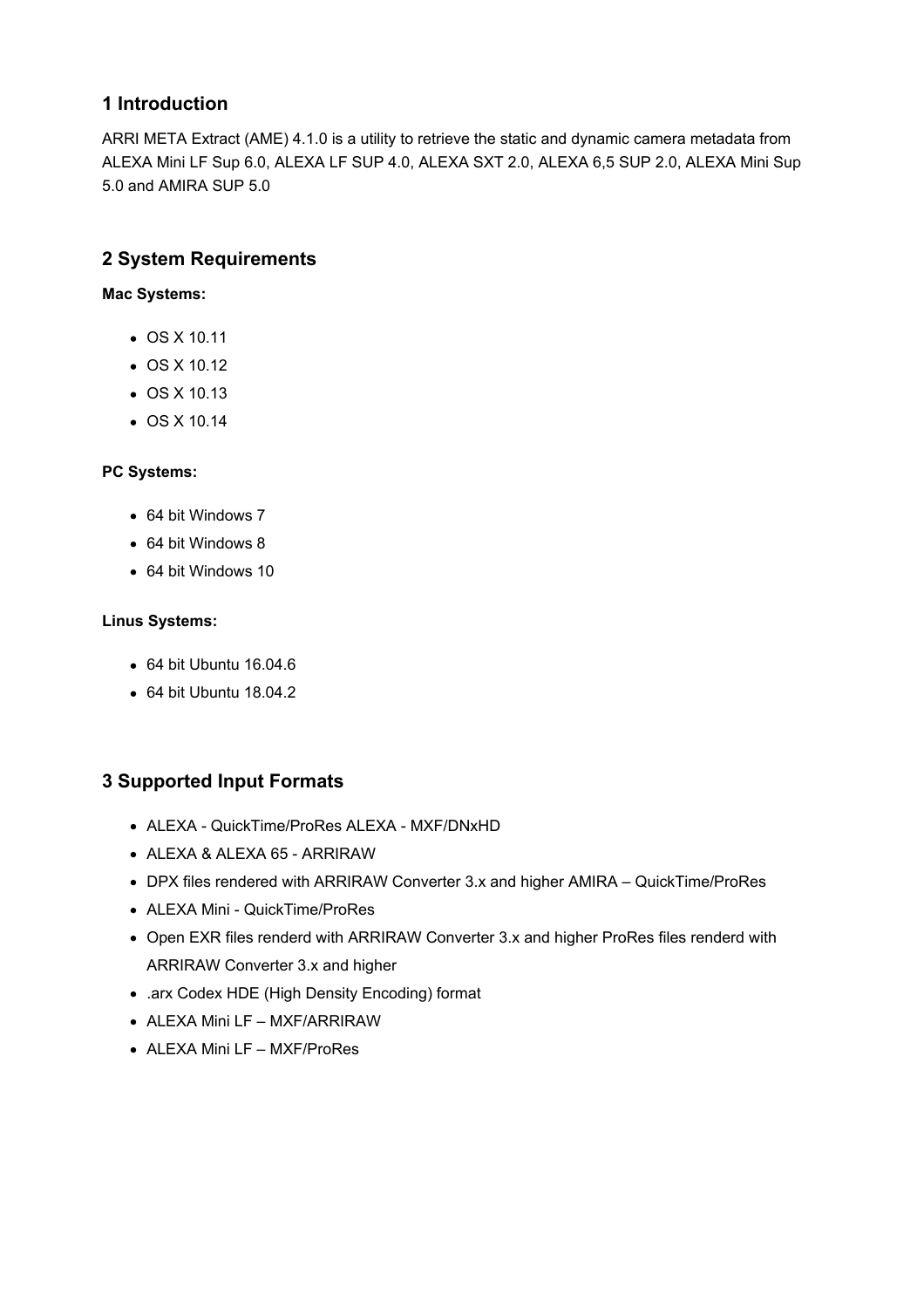## <span id="page-3-0"></span>**4 Feature Overview**

#### **4.1 New Release**

|     | Version Changes                                                                                                                                                                                                                                                                                                                                                                                                                                            | <b>Bug fixes</b>          |
|-----|------------------------------------------------------------------------------------------------------------------------------------------------------------------------------------------------------------------------------------------------------------------------------------------------------------------------------------------------------------------------------------------------------------------------------------------------------------|---------------------------|
| 4.1 | • Support of all new ALEXA Mini LF<br>MXF/ARRIRAW recording formats:<br>• ALEXA Mini LF Open Gate:<br>4.5K MXF/ARRIRAW<br>$\bullet$ ALEXA Mini LF 16:9: UHD<br>MXF/ARRIRAW<br>• ALEXA Mini LF 2.39:1: 4.5K<br>MXF/ARRIRAW<br>• Support of all new ALEXA Mini LF MXF/ProRes<br>recording formats:<br>• ALEXA Mini LF Open Gate: 4.5K<br>MXF/ProRes<br>$\bullet$ ALEXA Mini LF 2.39:1: 4.5K MXF/ProRes<br>• ALEXA Mini LF 16:9: UHD, 2K and HD<br>MXF/ProRes | • Several other bug fixes |

#### **4.2 Past Changes**

| <b>Version</b> | <b>Changes</b>                                                                                                                                                                                                                                                                                                                                                                                                   | <b>Bug fixes</b>                                                                                               |
|----------------|------------------------------------------------------------------------------------------------------------------------------------------------------------------------------------------------------------------------------------------------------------------------------------------------------------------------------------------------------------------------------------------------------------------|----------------------------------------------------------------------------------------------------------------|
| 4.0.0          | • Creation of 3D LUT formats with OpenColorIO (OCIO) No further Python<br>dependencies. Supported 3DLUT Formats with OCIO: - Iridas<br>• Metadata extraction for CODEX HDE format (High Density Encoding) Checks<br>HDE packed .arx data with CRC checksum.<br>• New output format XMP. The AME GUI version can be used to extract<br>metadata in XMP xml format                                                 | • Drop Frame<br>Time Code.<br>• Automatically<br>detection of<br>Drop Frame<br>TC and Non<br>Drop Frame<br>TC. |
| 3.4.5          | • Support of new input file formats<br>• ARRIRAW 16by9 3.2 files recorded with ALEXA SXT SUP 1.0.<br>Extracting ARRI Look File 2 (ALF-2)<br>• The new ALF-2 Look file format (3D LUT with CDL grading values)<br>can be extracted from ALEXA SXT ARRIRAW and ProRes files as<br>.aml look file.<br>$\bullet$ New metadata fields for ALEXA Mini files.<br>• Noise Reduction Mode (NRI03) in SXT ARRIRAW<br>clips | Several bug fixes                                                                                              |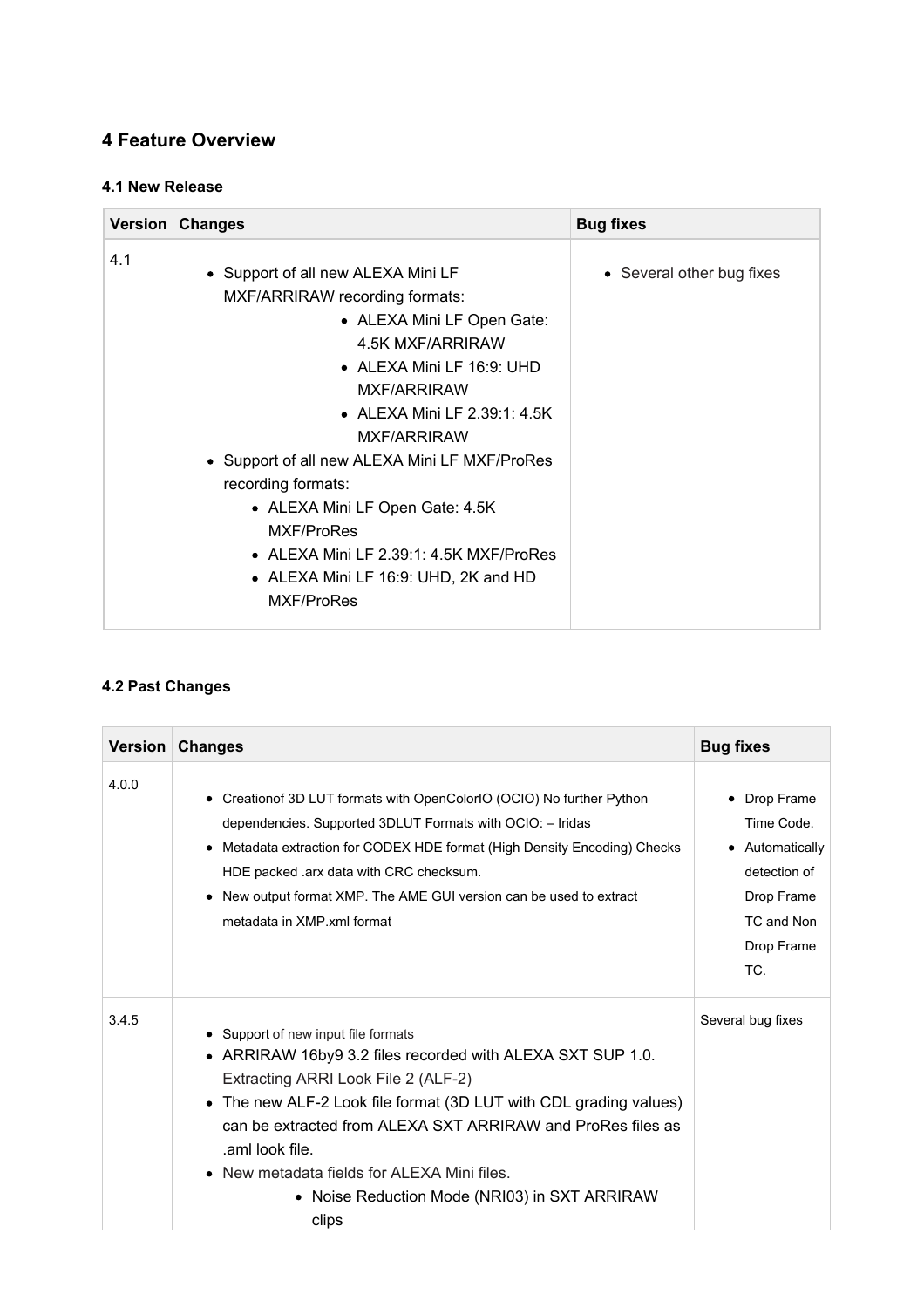|       | • Noise Reduction Strength (NRI04) in SXT ARRIRAW<br>clips<br>• Noise Reduction applied (NRI05) in SXT ARRIRAW<br>and ProRes clips                                                                                                                                                                                                                                                                                                                                                                                                                                                                                                                                                                                                                                                                                                                                                                                                                                                                                                                                                                                                                                                                                                                                                                                                                                                                           |                   |
|-------|--------------------------------------------------------------------------------------------------------------------------------------------------------------------------------------------------------------------------------------------------------------------------------------------------------------------------------------------------------------------------------------------------------------------------------------------------------------------------------------------------------------------------------------------------------------------------------------------------------------------------------------------------------------------------------------------------------------------------------------------------------------------------------------------------------------------------------------------------------------------------------------------------------------------------------------------------------------------------------------------------------------------------------------------------------------------------------------------------------------------------------------------------------------------------------------------------------------------------------------------------------------------------------------------------------------------------------------------------------------------------------------------------------------|-------------------|
| 3.4.0 | • Support of new input file formats :<br>• MXF/ARRIRAW files recorded with ALEXA Mini SUP<br>4.0 and higher<br>• ProRes files rendered with ARRIRAW Converter 3.4<br>and higher<br>• Open EXR files rendered with ARRIRAW Converter<br>3.4 and higher. OpenEXR files and ProRes clips<br>rendered with ARC GUI or CMD version 3.4<br>containing the original ARRIRAW camera metadata<br>information as well as ALF-2 Look information.<br>• Extracting ARRI Look File 2 (ALF-2): The new ALF-2 Look file<br>format (3D LUT with CDL grading values) can be extracted from<br>ALEXA Mini ProRes and MXF/ARRIRAW files and AMIRA ProRes<br>files as .aml look file.<br>• Extracting of audio wave files from MXF/ARRIRAW clips with audio<br>tracks<br>• New metadata fields for ALEXA Mini files:<br>• Recorder Type (CDI30) only for MXF/ARRIRAW clips<br>• Active Image Left offset (IDI06-1)<br>• Active Image Top offset (IDI06-2)<br>• Active Image Width (IDI06-3)<br>• Active Image Height (IDI06-4)<br>• Full Image Width (IDI07-3)<br>• Full Image Height (IDI07-4)<br>• Lens Squeeze (ICI18)<br>• Look Modified (ICI38-3)<br>• Look Target Color Space (ICI34-10)<br>• ND Filter Type (LDI07-1)<br>• Frame Line File 1 (FLI03)<br>• Frame Line Rectangle Frame Line 1A (FLI05) struct<br>• Frame Line Rectangle Frame Line 1B (FLI06) struct<br>• Frame Line Rectangle Frame Line 1C (FLI07) struct | Several bug fixes |
| 3.3.0 | • New metadata fields for ALEXA image data checksum: When CRC<br>Check bottom is ticked the checksum will be verified during the<br>metadata extraction. Image Data CRC = OK > A checksum is<br>available (only in SUP 11 with ALEXA XT) and verification was<br>successful.<br>• Image Data Checksum (ICI42)<br>• Image Data CRC (ICI43)<br>• New metadata fields for ALEXA Frame Lines: In SUP 11 is it<br>possible to store the metadata from up to 6 frame lines in the file                                                                                                                                                                                                                                                                                                                                                                                                                                                                                                                                                                                                                                                                                                                                                                                                                                                                                                                             | Several bug fixes |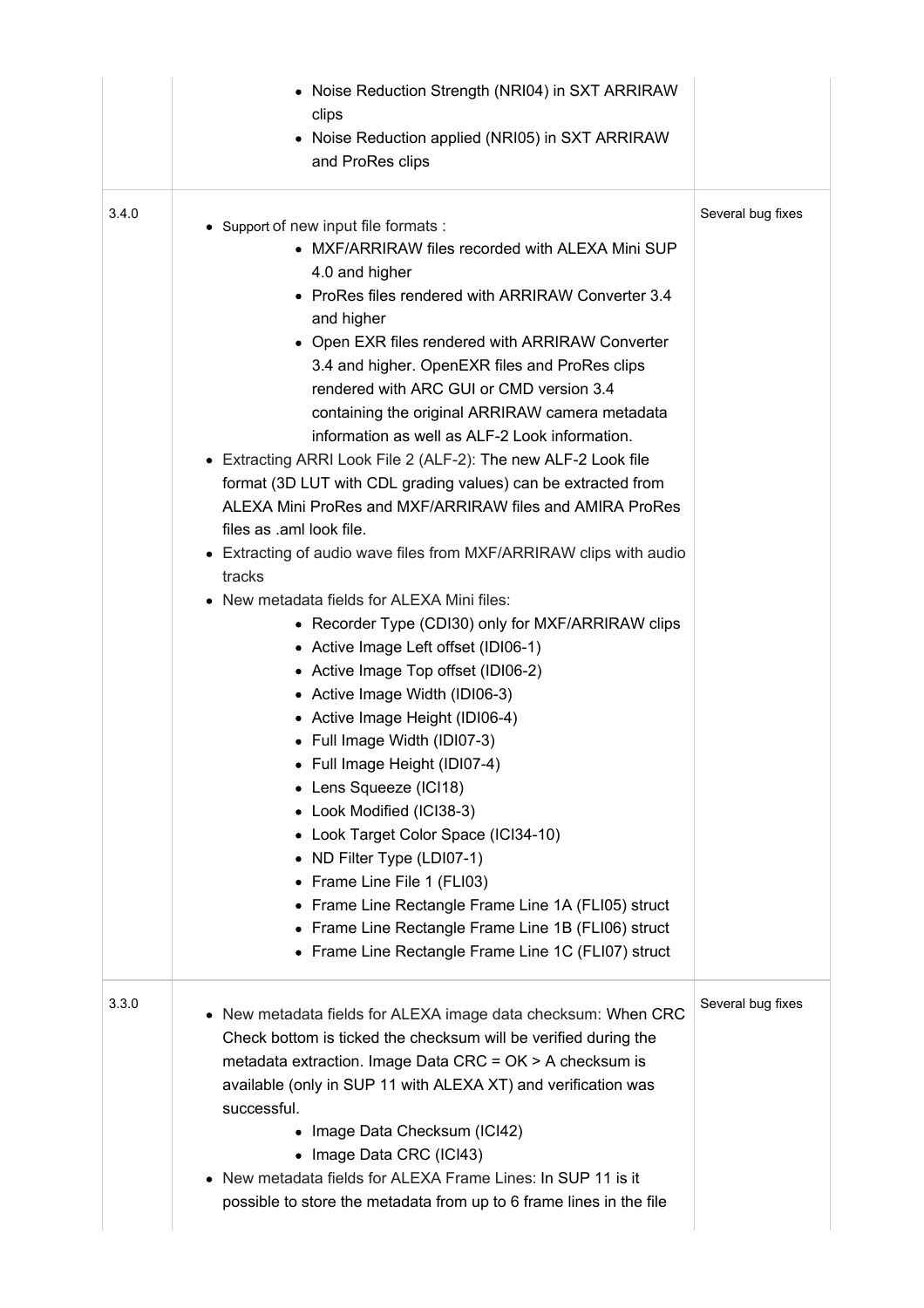header of ARRIRAW, QT and MXF ALEXA files. As frame line can be used the camera internal frame lines (ARRI 1.33 / ARRI 1.66/ ) or the frame line .xml files from the new ARRI Frame Line Composer 3. (AFLC 3)

[http://www.arri.com/camera/alexa/tools/alexa\\_frameline\\_composer/](http://www.arri.com/camera/alexa/tools/alexa_frameline_composer/) One frame line xml from the AFLC 3 can keep up to three different frame line aspect ratios (Format A/B/C). When the xml file is loaded into the ALEXA camera as Frame Line 1 (FLI03) it creates Frame Line 1A/1B/1C and loaded as Frame Line 2 (FLI04) it creates Frame Line 2A/2B/2C. In the Frame Line Type (FLI05-1) the Frame Line 1A (FLI05) is tagged as "Master" Frame Line.

- Version (FLI02)
- Frame Line File 1 (FLI03)
- Frame Line File 2 (FLI0A)
- Frame Line Rectangle Frame Line 1A (FLI05) struct
- Frame Line Rectangle Frame Line 1B (FLI06) struct
- Frame Line Rectangle Frame Line 1C (FLI07) struct
- Frame Line Rectangle Frame Line 2A (FLI08) struct
- Frame Line Rectangle Frame Line 2B (FLI09) struct
- Frame Line Rectangle Frame Line 2C (FLI20) struct Struct for every Frame Line rectangle:
- Frame Line 1A Type (FLI05-1) struct for 1A/1B/1C/2A/2B/2C
- Frame Line 1A Name (FLI05-2) struct for 1A/1B/1C/2A/2B/2C
- Frame Line 1A Left (FLI05-3) struct for 1A/1B/1C/2A/2B/2C
- Frame Line 1A Top (FLI05-4) struct for 1A/1B/1C/2A/2B/2C
- Frame Line 1A Width (FLI05-5) struct for 1A/1B/1C/2A/2B/2C
- Frame Line 1A Height (FLI05-6) struct for 1A/1B/1C/2A/2B/2C
- New metadata fields for AMIRA UTC offset and DST (day light saving time): The camera System Image Time is UTC ± UTC offset (- 12:00h to +14:00h) + DST (+1:00h)
	- System Image Time Zone Offset (CDI09-1)
	- System Image Time Zone DST (CDI09-2)